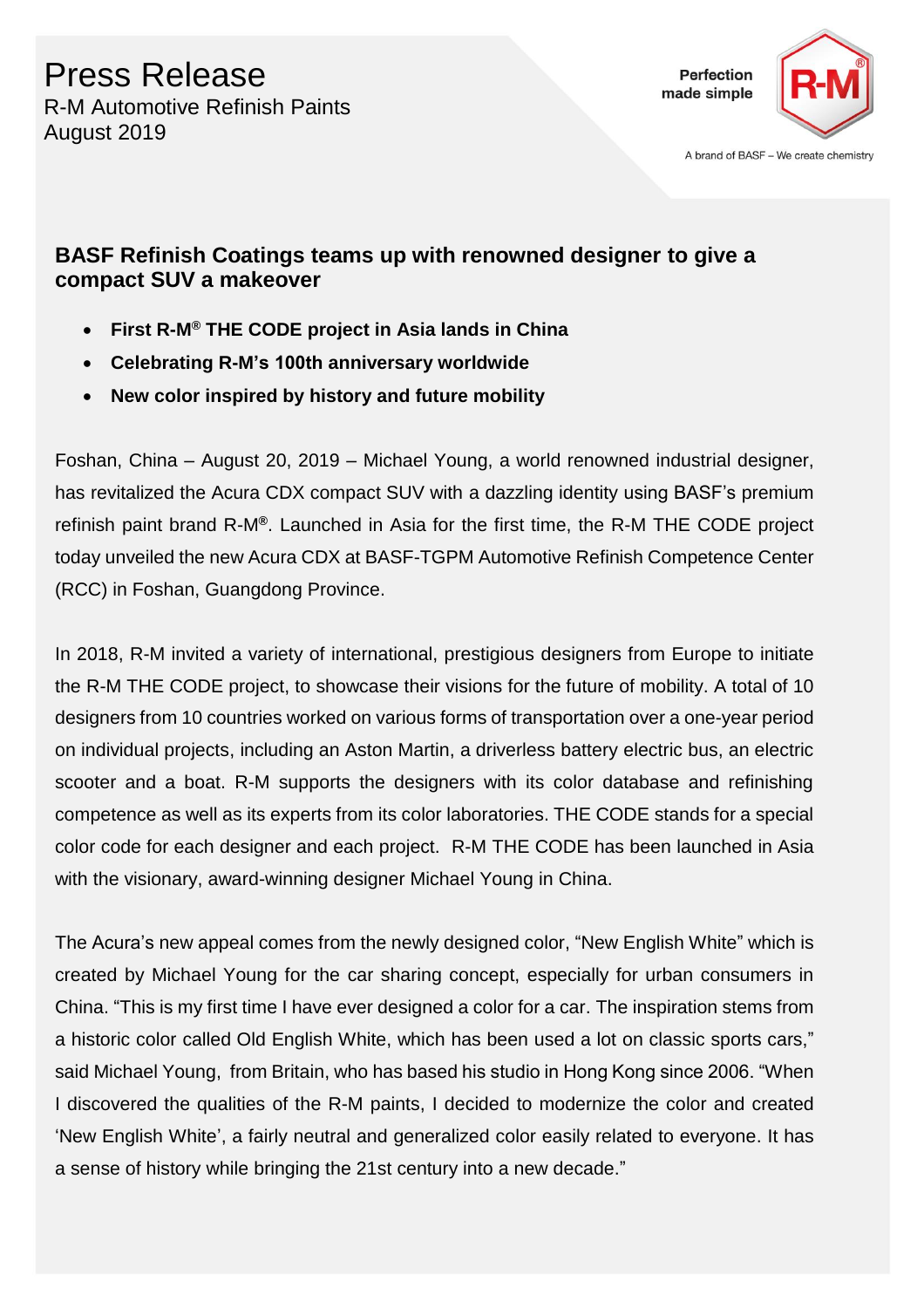## Press Release R-M Automotive Refinish Paints August 2019



A brand of BASF - We create chemistry

"R-M THE CODE helps showcase the future of mobility in colors and design. We underpin R-M's position as a leading innovative premium brand in the Asian refinish market, which provides our customers with creativity and flexibility in the next generation of colors and design," said Chris Titmarsh, Vice President, Automotive Refinish Coatings, Asia Pacific, BASF. "With R-M paint, we are motivating designers and engineers to create the concepts of the future through experimental design and challenging R-M's full potential in innovation. Michael Young's expertise and skills clearly showcased this and as a result, a new color was born, giving the Acura CDX SUV a new identity."

This year, R-M brand is celebrating its 100 years in business globally. Since its establishment in Detroit, R-M has played a key role in shaping the development of the automotive industry. The founders, Fred **R**inshed and Herbert **M**ason, injected their innovative and pioneering spirit into it. Today, R-M still remains true to this dynamic driving force all over the world.

During this centenary year, the R-M brand celebrates with customers its greatest success stories and shares these online throughout the world. Various events have been held in Japan and China earlier this year, including customer conferences, workshops and the ongoing domestic R-M Best Painter Contest. Today's launch of R-M THE CODE is the highlight of the celebration, reaffirming R-M's brand value, which stands for pioneering spirit, individuality and entrepreneurship.

R-M THE CODE is a joint project launched by R-M and TheArsenale, a premium online market place dedicated to the style of motion. To follow the projects, you can visit: [www.rmpaint.com](http://www.rmpaint.com/) [www.facebook.com/rmpaint](http://www.facebook.com/rmpaint) [www.instagram.com/rmthecode](http://www.instagram.com/rmthecode) [www.rmpaint.com/rmpaintOfficial](http://www.rmpaint.com/rmpaintOfficial) [www.youtube.com/rmpaint](http://www.youtube.com/rmpaint)